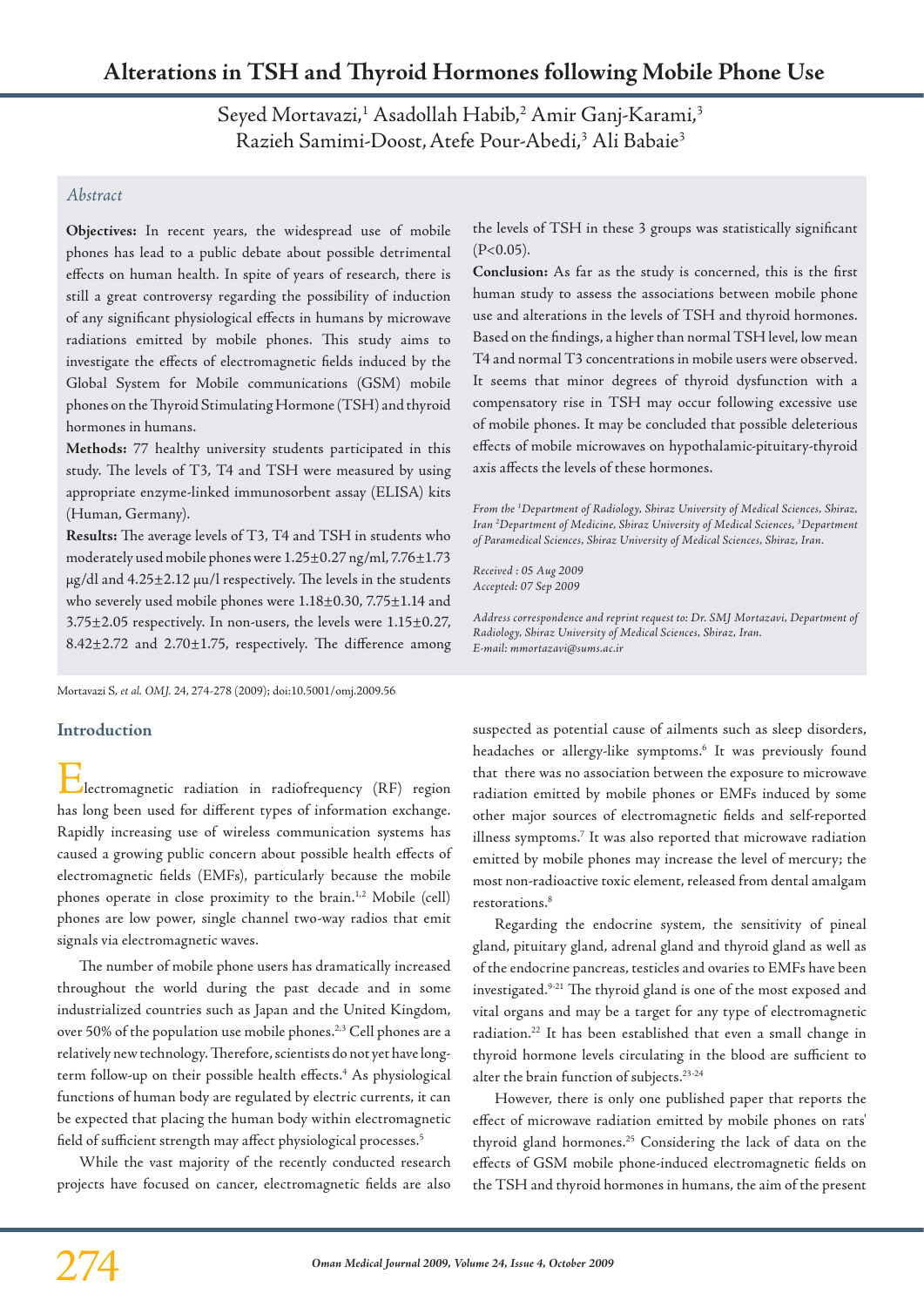study is to assess the potential alterations of thyroid hormones after exposure to microwave radiation emitted by mobile phones.

### **Methods**

Following applying medical ethics codes of Shiraz University of Medical Sciences and the informed consents of the subjects, 23 male and 54 female healthy university students participated in this study. The main characteristics of the participants are summarized in Table 1.

**Table 1:** Demographic Data of the Participants.

| Parameter           | Descriptions                                                                                                                                       |  |  |
|---------------------|----------------------------------------------------------------------------------------------------------------------------------------------------|--|--|
| No. of Participants | 77                                                                                                                                                 |  |  |
| Age (Mean $\pm$ SD) | 22.82±2.52 Ranged 19.00-29.00                                                                                                                      |  |  |
| Sex                 | 23 Males (29.9%), 54 Females (70.1%)                                                                                                               |  |  |
| Marital Status      | 15 Married (19.5%) and 62 Single (80.5%)                                                                                                           |  |  |
| Major               | 25 Radiology Students (33.3%)<br>50 Other Majors Including laboratory<br>sciences, operating room, Nursing,<br>obstetrics, medical records (66.7%) |  |  |

Inclusion criteria included Age greater than or equal to 18 years, male or female and written informed consent. Exclusion criteria included patients with thyroid disease, using drugs that interfere in thyroid function, oral contraceptives, anticonvulsants, pregnancy and other conditions that are known to affect thyroid function tests. Random sampling was used to avoid any selection bias. A pilot study was conducted to determine the sample size.

The students were divided into 3 different groups; those whose average daily use of their mobile phones in talk mode was 5-20 minutes (Study Group 1, 25 individuals); those who used mobile phones more than 120 minutes (Study Group 2, 31 individuals) and finally, those who had not used mobile phones before the study (Control group, 21 individuals). Every effort was made to make the three groups comparable in key characteristics. In this regard, confounding factors such as exposures from other sources of RF fields in the environment that can give exposures as large as those from cell phones were studied.

On the other hand, proximity to base stations which have a huge effect on power output of phones (the adaptive power control to minimize power output and to maximize the battery life) as well as the numbers of calls being handled by a base station at any one time (traffic density) were taken into account. For each student, a questionnaire regarding his/her possible sources of exposure to electromagnetic fields or microwave radiation, specially the pattern of mobile phone use, medical history and life style was

recorded. The levels of T3, T4 and TSH were measured by using appropriate ELISA kits (Human, Germany). Relevant statistical tests (independent Student-t, ANOVA, and regression analysis) were performed using Statistical Package for Social Sciences (SPSS, version 15.0) at P<0.05 as the significant level.

## **Results**

The students who participated in this study were aged 19-29 years (22.82±2.52; Mean±SD). The average number of daily calls and the average duration of each call in the group 1 were 3.39±1.87 (ranged 1-10), and  $4.23 \pm 2.01$  (ranged 1-10) respectively. The average number of daily calls and the average duration of each call in the group 2 were 6.54±5.64 (ranged 2-30), and 31.96±22.31 (ranged 4-120), respectively. The average daily mobile phone use times in the study groups 1 and 2 were 12.68±5.24, 147.4±53.91 respectively. In group 1, the minimum and maximum period of mobile use was 6 months and 5 years (2.06±1.33 years; Mean±SD). In group 2, the minimum and maximum periods of mobile use were 1 and 10 years  $(2.90\pm2.40$  years; Mean $\pm$ SD) respectively.

The average levels of T3, T4 and TSH in the students of group 1 were 1.25±0.27 ng/ml (ranged 0.9-2), 7.76±1.73 µg/dl (ranged 1.3-9.6) and 4.25±2.12 µu/l (ranged 1.9-10.1) respectively. The average levels of T3, T4 and TSH in the students of group 2 were 1.18±0.30 ng/ml (ranged 0.8-1.8), 7.75±1.14 µg/dl (ranged 6-11) and 3.75±2.05 µu/l (ranged 1.5-10.0) respectively. The average levels of T3, T4 and TSH in the students of control group were 1.15±0.27 ng/ml (ranged 0.8-1.7), 8.42±2.72 µg/dl (ranged 5.1- 18.1) and  $2.70\pm1.75$   $\mu$ u/l (ranged 0-6.8), respectively.

Analysis of Variance (ANOVA) test could not show any statistically significant difference among the levels of T3, and T4 in the participants of the  $1<sup>st</sup>$ ,  $2<sup>nd</sup>$  and the control groups (Table 2).

| $\frac{1}{2}$ |                 |                 |                 |  |
|---------------|-----------------|-----------------|-----------------|--|
|               | T3(ng/ml)       | T4(microg/dl)   | TSH(MIU/L)      |  |
| Group 1       | $1.25 \pm 0.27$ | $7.76 \pm 1.73$ | $4.25 \pm 2.13$ |  |
| Group 2       | $1.18 \pm 0.30$ | $7.75 \pm 1.14$ | $3.75 \pm 2.05$ |  |
| Control       | $1.15 \pm 0.27$ | $8.42 \pm 2.72$ | $2.70 \pm 1.75$ |  |
| P-Value       | <b>NS</b>       | <b>NS</b>       | P < 0.05        |  |
| (ANOVA test)  |                 |                 |                 |  |

Table 2: Comparison of T3, T4 and TSH levels in the 1<sup>st</sup>, 2<sup>nd</sup> and the Control Groups.

NS: Not Significant

However, the observed difference among the levels of TSH in these 3 groups was statistically significant (P<0.05). Taking only 2 groups into account and moving from ANOVA to t-test, the observed differences between the levels of T3, T4 and TSH in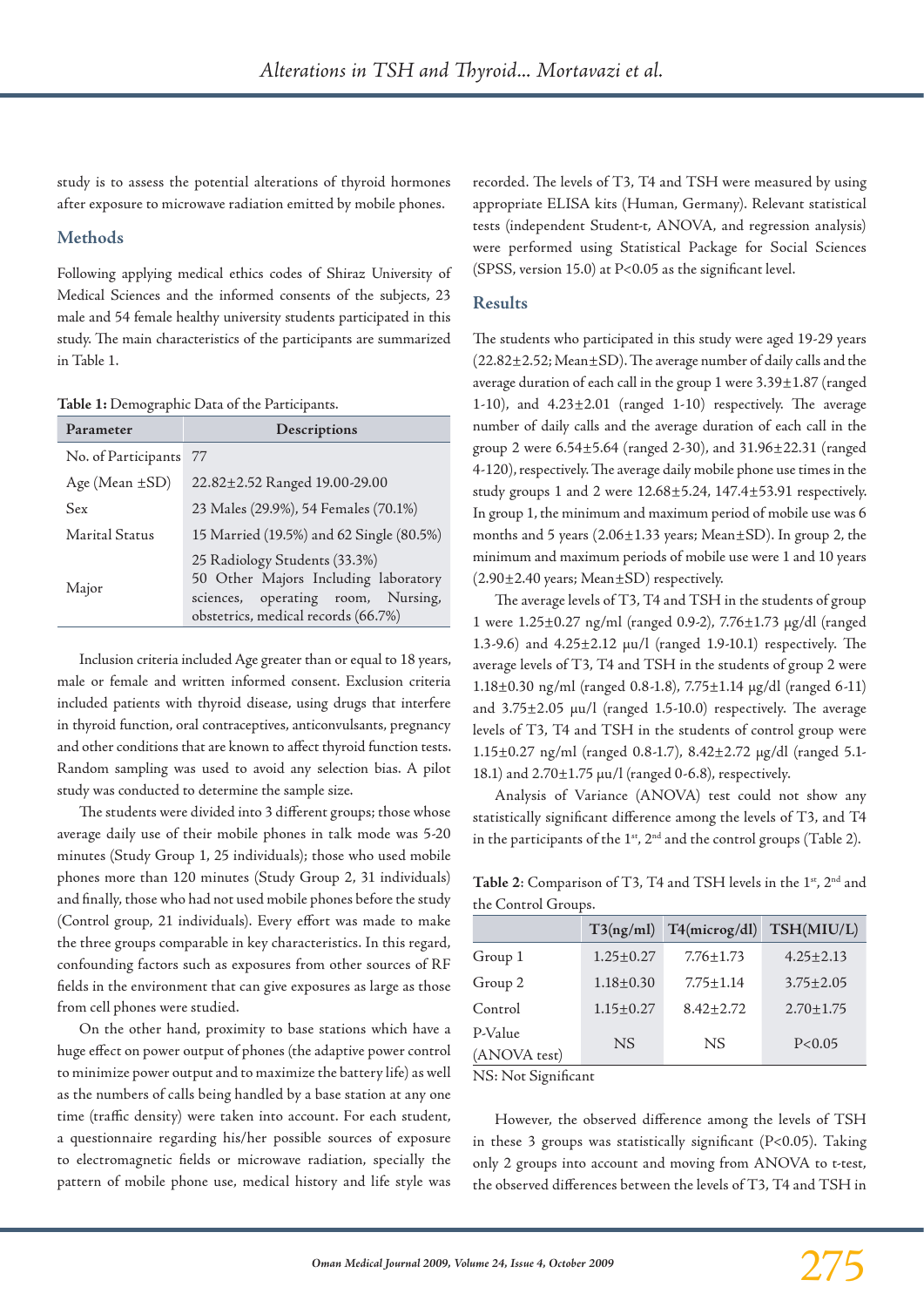the participants of the  $1^{st}$  and the  $2^{nd}$  groups were not statistically significant. (Table 3)

Table 3: Comparison of T3, T4 and TSH levels in the 1<sup>st</sup> and the 2<sup>nd</sup> Groups.

|                    |                 | T3(ng/ml) T4(microg/dl) TSH(MIU/L) |                 |
|--------------------|-----------------|------------------------------------|-----------------|
| Group 1            | $1.25 \pm 0.27$ | $7.76 \pm 1.73$                    | $4.25 \pm 2.13$ |
| Group 2            | $1.18 \pm 0.30$ | $7.75 + 1.14$                      | $3.75 \pm 2.05$ |
| P-Value            | <b>NS</b>       | NS                                 | <b>NS</b>       |
| (Student>s t-test) |                 |                                    |                 |

NS: Not Significant

In the same way, the differences between the levels of T3, and T4 in the participants of the 1<sup>st</sup> and the control groups were not statistically significant (Table 4). Similarly, the differences between the levels of T3, and T4 in the participants of the 2<sup>nd</sup> and the control groups were not statistically significant. (Table 5)

**Table 4:** Comparison of T3, T4 and TSH levels in the 1st and the Control Groups.

|                    |                 |                 | $T3(ng/ml)$ $T4(microg/dl)$ $TSH(MIU/L)$ |
|--------------------|-----------------|-----------------|------------------------------------------|
| Group 1            | $1.25 \pm 0.27$ | $7.76 \pm 1.73$ | $4.25 \pm 2.13$                          |
| Control            | $1.15 \pm 0.27$ | $8.42 \pm 2.72$ | $2.70 \pm 1.75$                          |
| P-Value            | <b>NS</b>       | <b>NS</b>       | P < 0.01                                 |
| (Student>s t-test) |                 |                 |                                          |
| $\mathbf{1}$       |                 |                 |                                          |

NS: Not Significant

**Table 5**: Comparison of T3, T4 and TSH levels in the 2nd and the Control Groups.

|                    |                 | T3(ng/ml) T4(microg/dl) TSH(MIU/L) |                 |
|--------------------|-----------------|------------------------------------|-----------------|
| Group 2            | $1.18 \pm 0.30$ | $7.75 \pm 1.14$                    | $3.75 \pm 2.05$ |
| Control            | $1.15 \pm 0.27$ | $8.42 \pm 2.72$                    | $2.70 \pm 1.75$ |
| P-Value            | <b>NS</b>       | <b>NS</b>                          | P < 0.05        |
| (Student>s t-test) |                 |                                    |                 |

NS: Not Significant

However, the differences between the levels of TSH in the participants of either the  $1^{st}$  and the control groups (P<0.01); or the  $2<sup>nd</sup>$  and the control groups (P<0.05) were statistically significant (Tables 3 and 4). The results obtained in this study are summarized in Fig. 1. Regression analysis did not show any significant relationship between the average daily call time and the levels of T3, T4 and TSH in the participants of the 1<sup>st</sup> and the 2<sup>nd</sup> groups (all mobile users). Similarly, the results did not find any significant relationship between the average years of using mobile phones and the levels of T3, T4 and TSH in the participants of the 1<sup>st</sup> and the 2<sup>nd</sup> groups.



Figure 1: The Levels of T3, T4 and TSH in the 1<sup>st</sup>, 2<sup>nd</sup> and Control Groups (ANOVA test).

#### **Discussion**

Despite years of research the question of whether exposure to microwave radiation emitted by mobile phones affects human health remains unsolved. The primary outcome measures of this study were levels of TSH, and thyroid hormones T3 and T4. As far as the scope of this study, this is the first human study to assess the associations between mobile phone use and alterations in the levels of TSH and thyroid hormones. According to this study, a significant difference in the mean levels of TSH was observed between sever users and the control group as well as moderate users and the control group. Based on these results, it may be concluded that electromagnetic fields emitted by mobile phones may cause some detrimental effects on thyroid function.

TSH assessment plays a critical role in diagnosis of thyroid disease. This is due to the fact that the rate of TSH secretion is highly sensitive to the plasma concentration of free thyroid hormones. In this light, TSH assessment provides a precise and specific barometer of thyroid status of patients. Patients with thyroid dysfunction always have abnormal TSH levels. Patients with primary thyroid hypothyroidism have serum TSH level that ranges from a minimally elevated to 1000 miu/l. In general, the extent of elevation in TSH level correlates with the severity of hypothyroidism. In patients with a minimal degree of thyroid dysfunction along with few if any symptoms, the free T4 and free T4 index are typically within low normal range, while serum T3 concentrations are within the normal range. Such individuals with moderate TSH elevation are said to have subclinical hypothyroidism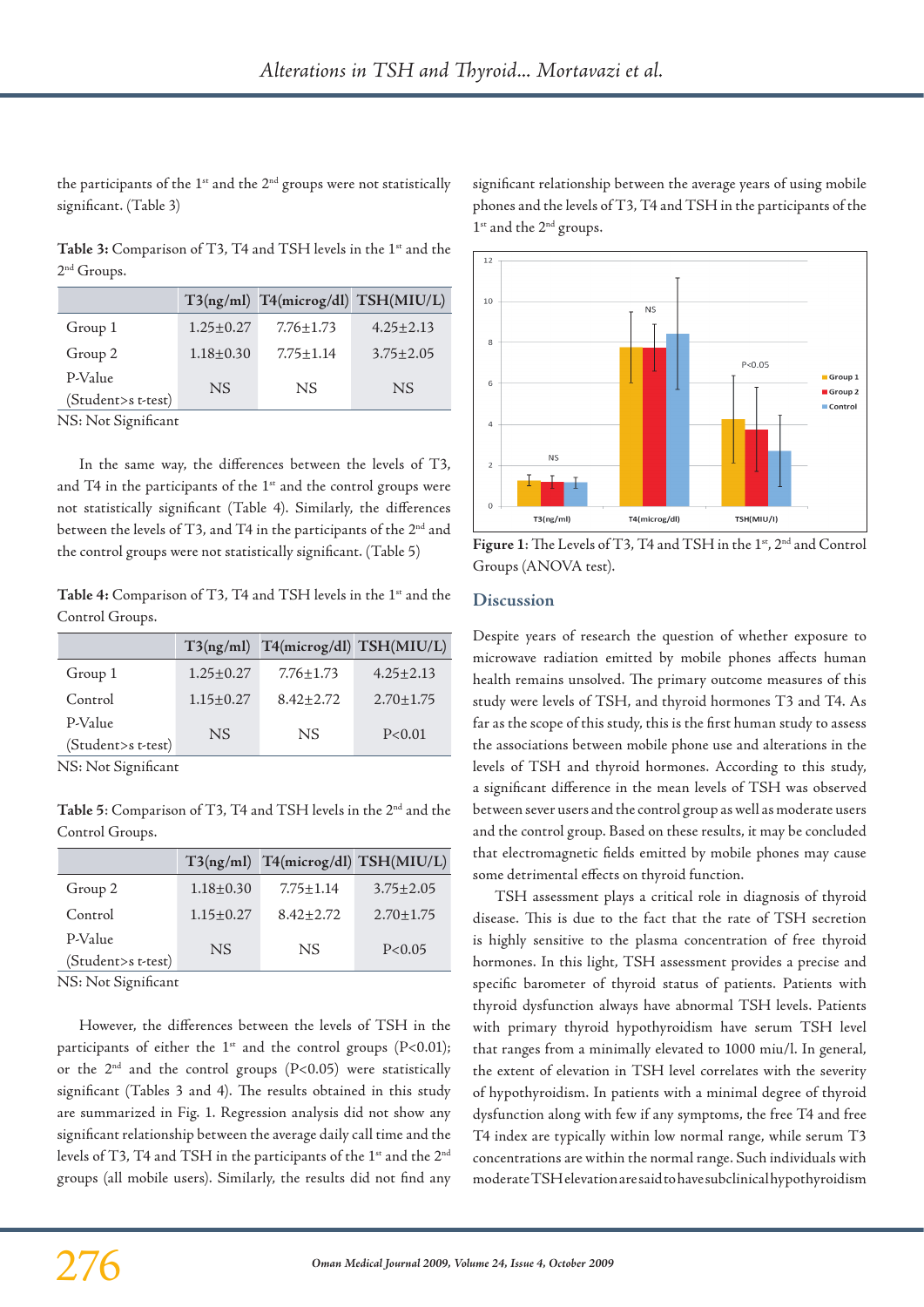if the free T4 is in the normal range. These findings indicate minor thyroid decompensation with a compensatory increase in TSH secretion.<sup>26</sup>

Based on the study, the findings showed a higher than normal TSH level, low mean T4 and normal T3 concentrations in mobile users, it seems that minor degrees of thyroid dysfunction with a compensatory rise in TSH may occur following excessive use of mobile phones. It may be concluded that possible deleterious effects of mobile microwaves on hypothalamic-pituitary-thyroid axis affects the levels of these hormones. In this light, hypothalamus or pituitary gland does not play any role directly, because if there were any deleterious effects on hypothalamus or pituitary glands, TSH and T4 levels would be lower than normal, a situation that is in contrast with the study findings.

Burchard et al. investigated the effect of electromagnetic fields on blood thyroxin in dairy cattle.27 Based on the results obtained in this study, exposure of dairy cattle to 10 kV/m 30 µT EMF altered the blood thyroxin level.Although this study has some similarities with the current investigation, TSH level that is a much more sensitive criterion than T4 for assessment of thyroid function was not evaluated. The results obtained by Burchard et al. denote that EMF may have some deleterious effects on thyroid function; the same point found in the current study.

On the other hand, in another study conducted by Rajkovic et al. the sensitivity of male rat thyroid gland to an extremely low frequency electromagnetic field (ELF-EMF) was assessed.<sup>28</sup> The investigators evaluated morphophysiological criteria to determine the ability of thyroid gland to repair after exposure interval. This experiment revealed that serum T3 and T4 concentrations were significantly lower in all exposed animals except in those that were recovered morphologically but not physiologically. The results from this study as well as those obtained in the above mentioned reports; generally confirm the concept that EMF alters the thyroid function.

In another study, Koyu et al. assessed the effect of 900 MHz microwave radiation on TSH, T3 and T4 levels in rats.25 In this study, exposures were made by a mobile phone simulator. It was shown that irradiated rats had significant lower levels of TSH, T3 and T4 hormones. While the current study could not detect any significant change in T3 or T4 level, Koyu reported significant lower levels. Furthermore, Koyu also reported a lower level of TSH in irradiated rats but in the current study TSH levels in mobile phone users (sever or moderate) was significantly higher than those of the control group. The findings regarding T3 and T4 levels are clearly in contrast with Koyu's results. This may be to the point that the results obtained in animal model studies cannot accurately extrapolated to humans.

A much more recent study conducted by Sinha assessed the effect of leakage microwave (2450 MHz) radiation on thyroid hormones and behavior of male rats.<sup>22</sup> In this experiment, hormonal blood levels of T3 decreased on the 16th day and T4 increased on the 21st day. Sinha concluded that low energy microwave irradiation may be harmful as it is sufficient to alter the levels of thyroid hormones. As thyroid hormones are reported to interact with other neurohormones, the involvement of other neurotransmitters and hormonal systems in altered animal behavior following low energy, no thermal chronic microwave exposure cannot be ruled out.22 The main limitation of this study was the small sample size*.* Although the results should be verified in large scale future studies, these findings confirm the observations reported by only a few researchers who had previously assessed this subject.

## **Conclusion**

Lack of ionizing radiation and the low energy level emitted from cell phones had initially led to this public perception that mobile phone use was safe. However, the dramatic increase in the use of cellular phones has generated great concerns about potential adverse effects.

Results obtained from this study, as the first human study on this topic, showed a significant alteration of TSH level in mobile phone users compared to those who had not used mobiles previously. Theses findings confirm early reports that showed alterations of TSH or thyroid hormones following exposure to EMF sources. Further large-scale research is required to clarify the extent of alteration caused by mobile phone use on the function of human glands.

### **Acknowledgements**

This study was supported by a grant from Shiraz University of Medical Sciences. The authors are grateful to the students who kindly participated in this study. We especially acknowledge Dr. Hatam and Dr. S. Sharifzadeh for their support. The authors hereby confirm that none of them have any kinds of "Conflict of Interest" (such as financial, personal, political, or academic) that would potentially affect their judgment.

### **References**

- 1. Markovà E, Hillert L, Malmgren L, Persson BR, Belyaev IY. Microwaves from GSM mobile telephones affect 53BP1 and gamma-H2AX foci in human lymphocytes from hypersensitive and healthy persons. Environ Health Perspect 2005 Sep;113(9):1172-1177.
- 2. Takahashi S, Inaguma S, Cho YM, Imaida K, Wang J, Fujiwara O, et al. Lack of mutation induction with exposure to 1.5 GHz electromagnetic near fields used for cellular phones in brains of Big Blue mice. Cancer Res 2002 Apr;62(7):1956-1960.